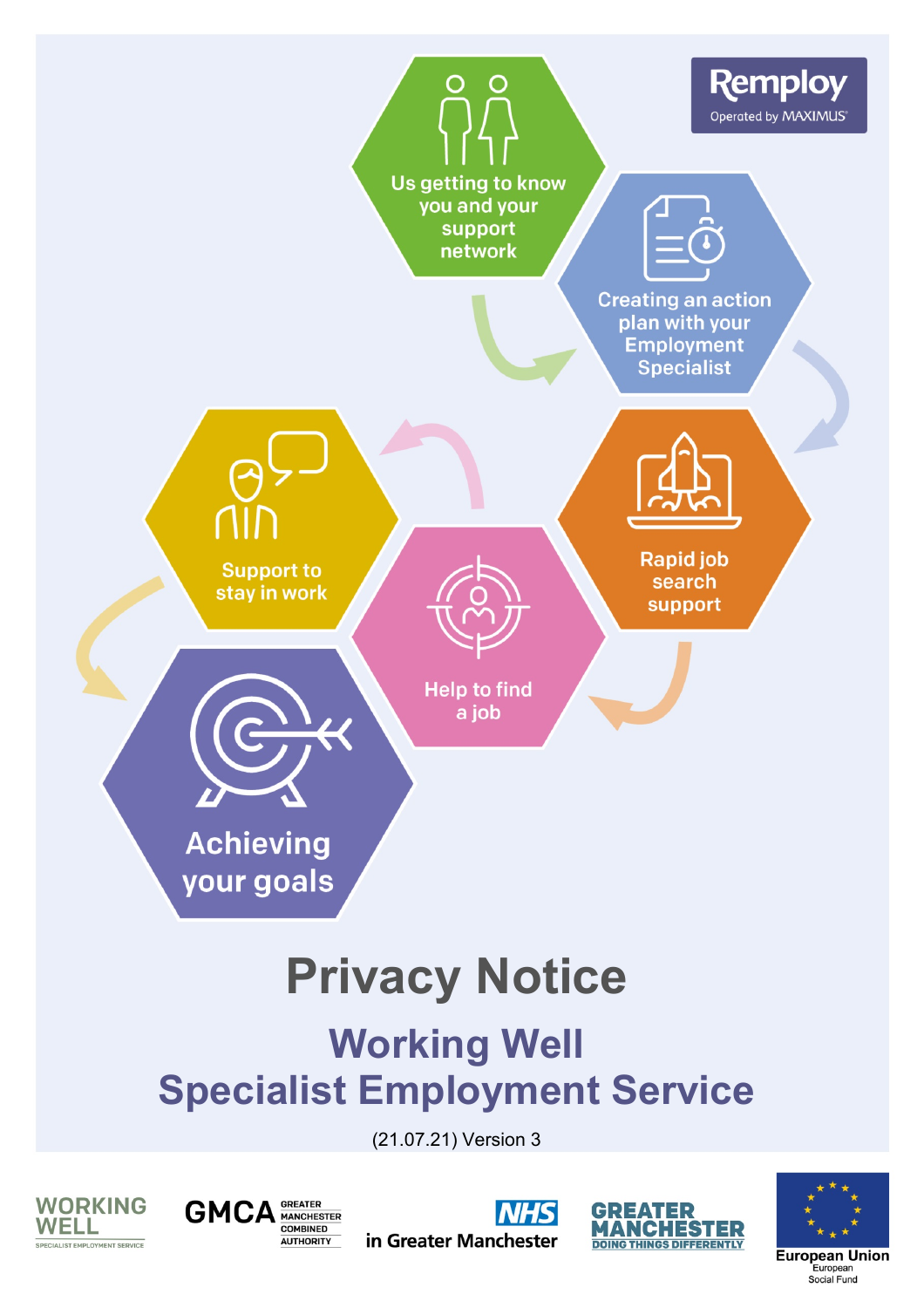# **Contents**

| Who is providing the Working Well Specialist Employment Service?3                      |  |
|----------------------------------------------------------------------------------------|--|
|                                                                                        |  |
|                                                                                        |  |
|                                                                                        |  |
|                                                                                        |  |
|                                                                                        |  |
|                                                                                        |  |
|                                                                                        |  |
|                                                                                        |  |
|                                                                                        |  |
|                                                                                        |  |
|                                                                                        |  |
|                                                                                        |  |
|                                                                                        |  |
|                                                                                        |  |
|                                                                                        |  |
|                                                                                        |  |
| Programme participation - Sharing of data from Remploy to others 11                    |  |
| Evaluation, Research, Finance and Auditing - Sharing of data from Remploy to others 11 |  |
|                                                                                        |  |
|                                                                                        |  |
|                                                                                        |  |
|                                                                                        |  |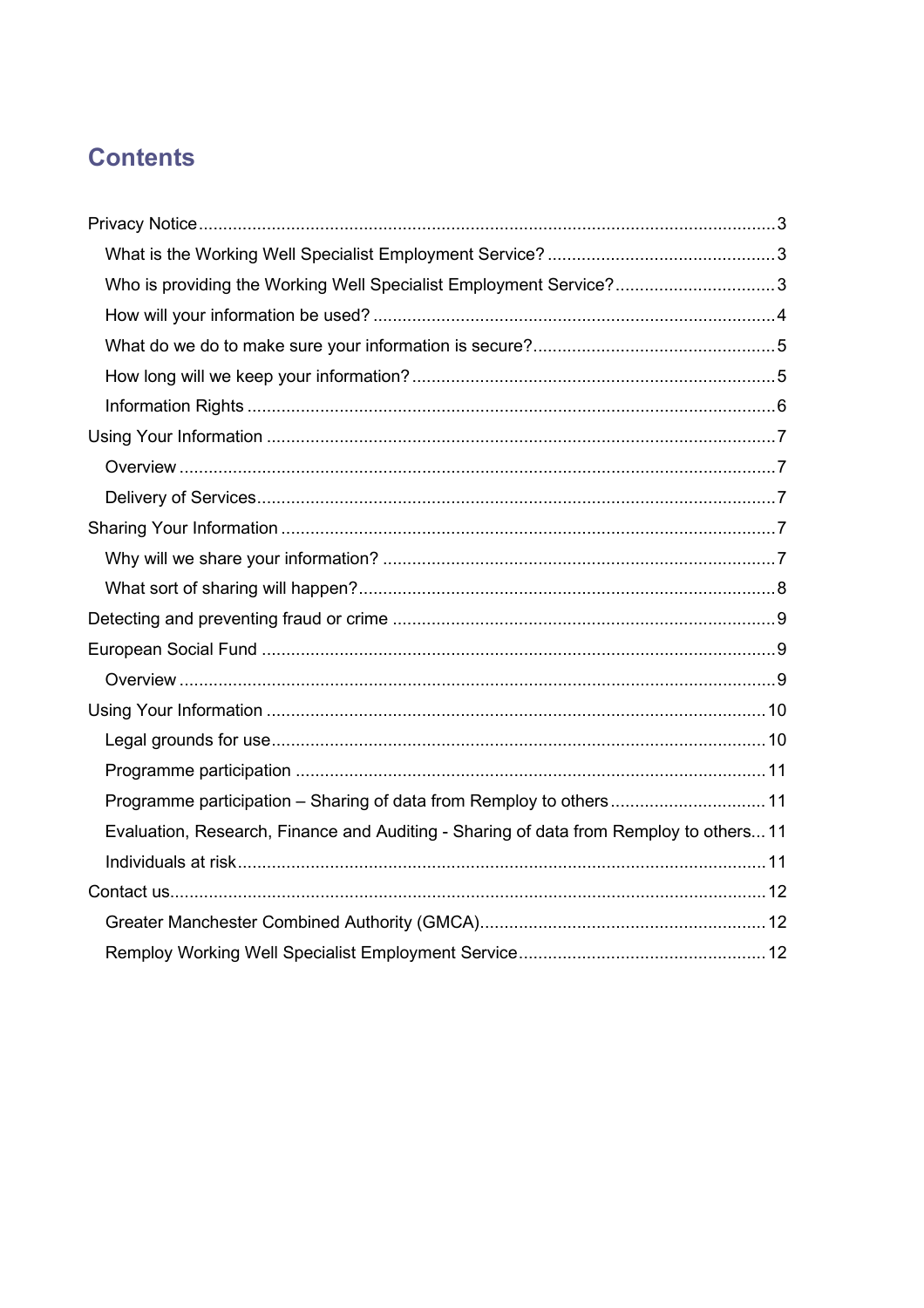# <span id="page-2-0"></span>**Privacy Notice**

# <span id="page-2-1"></span>**What is the Working Well Specialist Employment Service?**

**Working Well Specialist Employment Service (Working Well SES)** has been set up to help hundreds of people like you improve their lives. You may have been referred by your NHS Trust or Local Authority, because they think this programme could help you with the obstacles you are experiencing that have led to you being off work or unemployed.

If you join the Working Well SES programme you will have an Employment Specialist who will work with you for up to 13 months for Individual Placement and Support or up to 18 months for Supported Employment.

The service provided can support you to get back to work and get you support with things that will help prevent you from falling out of work (for example mental or physical health problems). Your Employment Specialist will work with you to help you to plan your journey back to work. Their support could include anything from workplace adaptations to support and advice on your lifestyle and health condition in relation to work.

# <span id="page-2-2"></span>**Who is providing the Working Well Specialist Employment Service?**

We are delivering this service on behalf of the Greater Manchester Combined Authority (GMCA) and Greater Manchester Health and Social Care Partnership (GM HSCP) through our offices, community hubs and locations. The Specialist Employment Service is part of GMCA's Working Well Care and Support for local residents. It tackles unemployment and poverty in the area through Supported Employment and Individual Placement and Support.

GMCA is required to provide many different types of support for the people that live in Greater Manchester. Different laws instruct them to do this. These allow GMCA to use your information to provide these services and share your information as needed for the successful delivery of these services. By safely using your information and working together we can give better and more joined up support to help you get back to work.

To do this, GMCA have commissioned Remploy to provide the Working Well SES programme. Remploy will also be asking you for information to help them provide the services you need and help GMCA evaluate the programme. Remploy will work on behalf of GMCA to identify and provide you with the support you need to get back to work.

Under the General Data Protection Regulation and Data Protection Act 2018 (the 'Data Protection Laws'), both GMCA and Remploy would be considered controllers. 'Controller' is the term used for the organisation who is responsible for handling your personal data. You can see below who the controller is and their responsibilities for the information you provide to them under Working Well SES, as well as how your information is used and shared as part of the programme.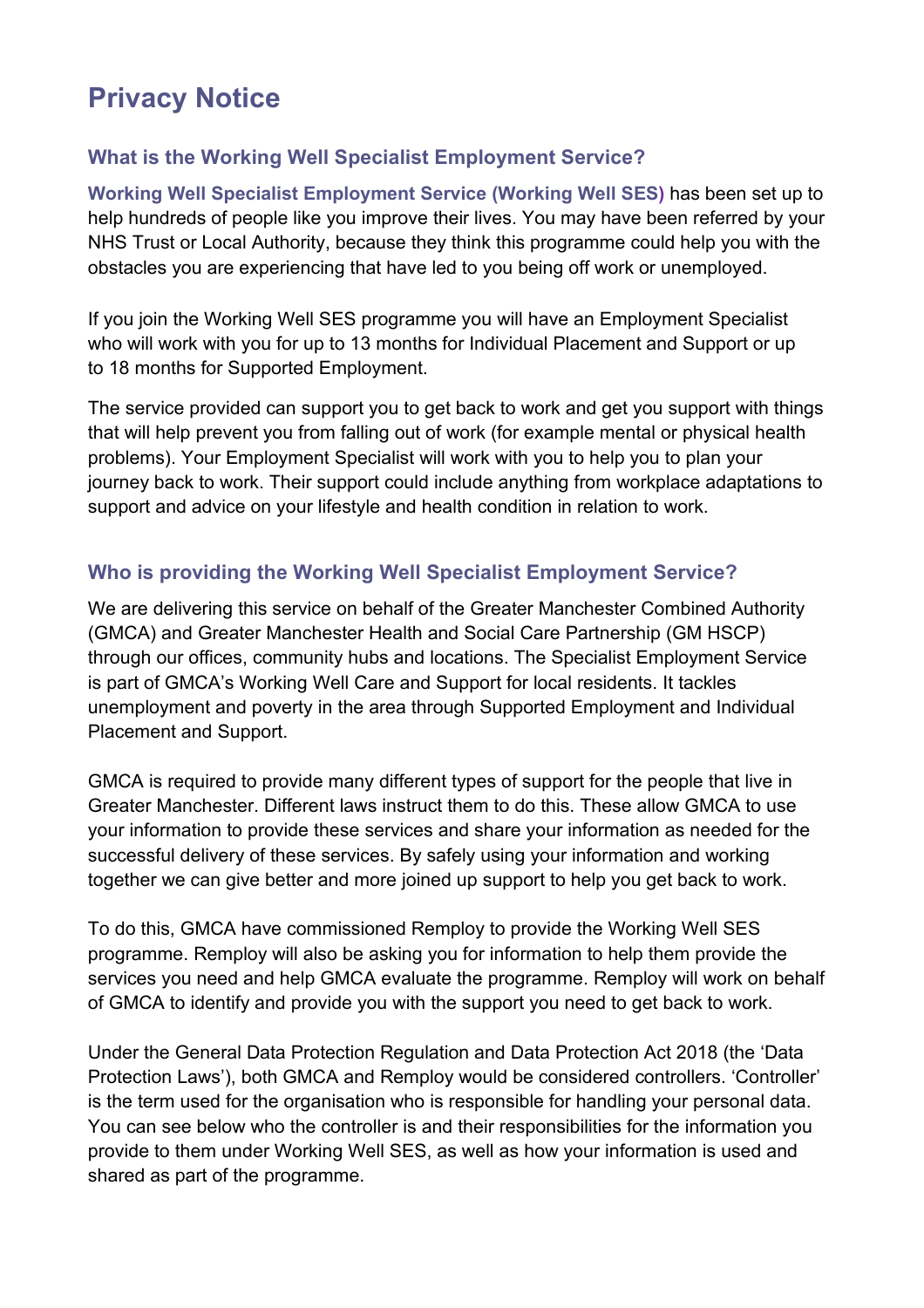#### <span id="page-3-0"></span>**How will your information be used?**

Your Employment Specialist will do some assessments and ask you some questions about yourself. They will also keep notes about how you are progressing and what you have discussed. They will share some of this information with the NHS Trust or Local Authority that referred you onto the programme. Your information will only be shared with those that need to know and only for the purposes we explain here.

Getting support from your Employment Specialist will help you overcome any barriers you face getting back to work. With your Employment Specialist and the other organisations sharing information, it will make it easier to get support. This ensures that you get the right support at the right time for you and reduces the number of times you have to explain and share the same information about yourself.

When your information is shared to help you on the programme, it will only be used on a "need to know" basis. Only the minimum amount necessary is shared to support your access to services.

As well helping you get the services you need, your information will also be used in other ways to support Working Well:

- $\Box$  Your information will also be used to improve the programme and similar programmes as part of the evaluation process. The evaluation of this programme will help us to understand if the service actually works the way we want it to. Being able to use your information like this really helps make programmes like this better. The information used for these purposes will not be identifiable (i.e. will not include your name). You can find out more details about the research and evaluation work further in the *What sort of sharing will happen?* section.
- $\Box$  The provision of the programme has been part funded by the European Social Fund. To make sure that the funds are being used properly, an audit is undertaken of the programme and the people receiving support. This may involve some of your information being shared with the auditor. You can find out more details of how your information will be used to support the European Social Fund audit in the section below
- $\Box$  Your information will also be used to make sure the services are being provided in the way the GMCA contract states, including auditing and accounting processes for financial purposes.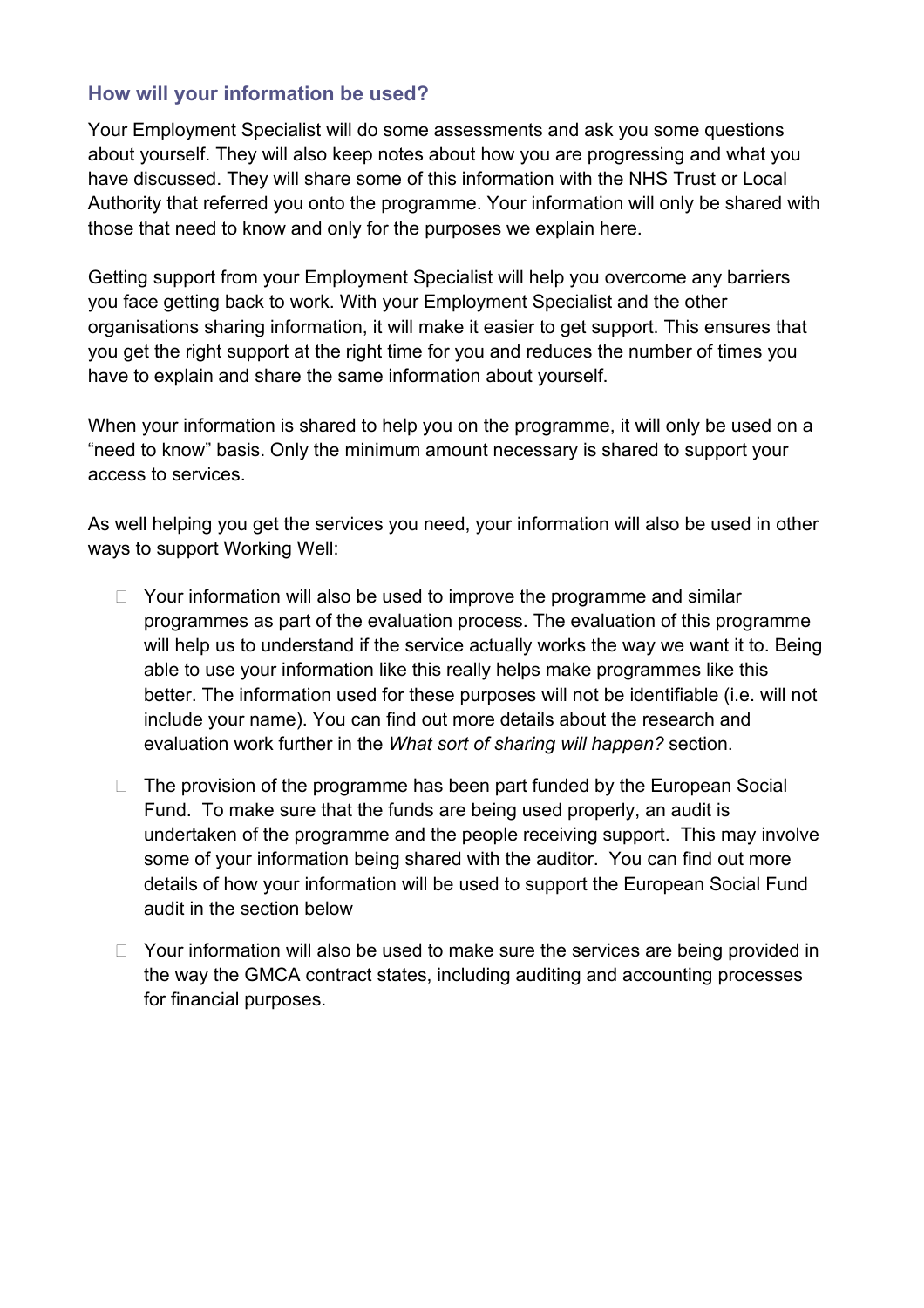### <span id="page-4-0"></span>**What do we do to make sure your information is secure?**

All the information you provide as part of this programme will be kept securely. Remploy are required as part of their contract to keep your information safe. Remploy will hold the information on secure servers in line with security best practice and will comply with a number of information security standards as well. We want you to know that your information will be subject to strict measures and procedures to make sure it can't be seen by anyone who shouldn't see it.

The protections that are in place include:

- $\Box$  All staff have to comply with Information Security policies and procedures. These set out how your information is protected by using technology
- $\Box$  All laptops are encrypted and will need a unique logon password and ID to be able to get onto the computer systems
- □ All non-moveable computers also need a unique logon password and ID to be able to get onto the computer systems
- $\Box$  The servers that your information is stored on are encrypted and protected to strict international standards
- $\Box$  Limiting access to your information by the role of the person. That means if they are not the right specialist in the right team of people, they will not be able to see your information
- $\Box$  Staff will have undergone employment checks
- $\Box$  All staff receives specific training around how to handle information properly
- □ Any data transfer will be secure, for example, using encryption.

### <span id="page-4-1"></span>**How long will we keep your information?**

Each organisation involved in providing Working Well SES must keep your information for a set period of time to comply with different laws, regulations and guidance. To make sure this is done properly they each have policies that list the length of time they will hold information.

There may be times where laws do not specify how long information must be kept for. When this happens, we will use recommendations from legal advisors. We will also work with other specialists to decide how long it is necessary to keep it for. All decisions that are not based on legal requirements need to be justified.

The information that Remploy collects as part of you taking part in Working Well SES will be kept until 2034 for European Social Funding Auditing and for internal financial auditing and accounts. After this time the information will be securely destroyed.

The information that is produced for the evaluation process will be held as statistical reports only. This information would not allow individual people to be identified from it.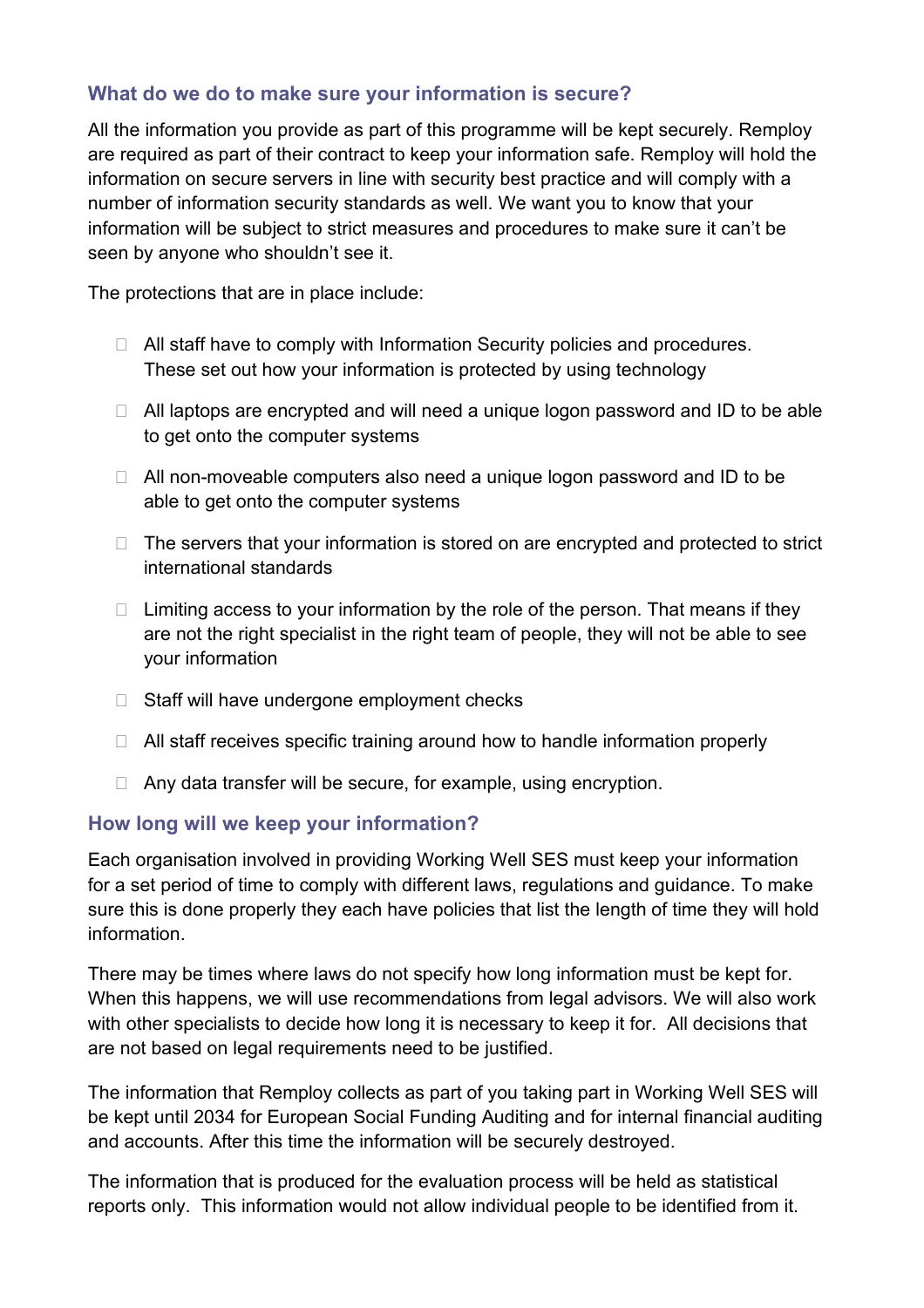Any of the organisations that refer you to the programme or you work with as part of the programme for health support will advise you separately about hold long they will hold your information.

# <span id="page-5-0"></span>**Information Rights**

Under data protection laws, you have various information rights. These include:

- $\Box$  Requesting copies of your information
- $\Box$  Raising concerns if you think your information is not being used properly
- $\Box$  Making sure your information is accurate and up to date
- $\Box$  Objecting to how your information is being processed.

We'll try our best to fulfil your request, but there may be some situations where we will not be able to do this in full. For example, where information relates to other people.

When requesting your personal information you will be asked to provide the following information:

- Your full name, address and contact telephone number
- Any information used by the organisation to identify or distinguish you from others of the same name (account numbers, unique identifiers etc.)
- Details of the specific information you require and any relevant dates, for example, your Working Well SES file.

The Information Commissioner's website (https://ico.org.uk/for-the-public/) has more details about your rights when asking for your information. They also have a template letter for you to use.

If your feel your information is not being used appropriately, please raise your concerns with your Employment Specialist or their manager.

If you are not comfortable doing this you may email MAXIMUS Data Protection at:

[dataprotection@maximusuk.co.uk](mailto:dataprotection@maximusuk.co.uk)

Alternatively, you can raise your concern by writing to:

Remploy Data Protection Team 18c Meridian East Meridian Business Park Leicester **Leicestershire** LE19 1WZ

When contacting the data protection team, please explain what your specific concern is in relation to the use of your information for Working Well SES.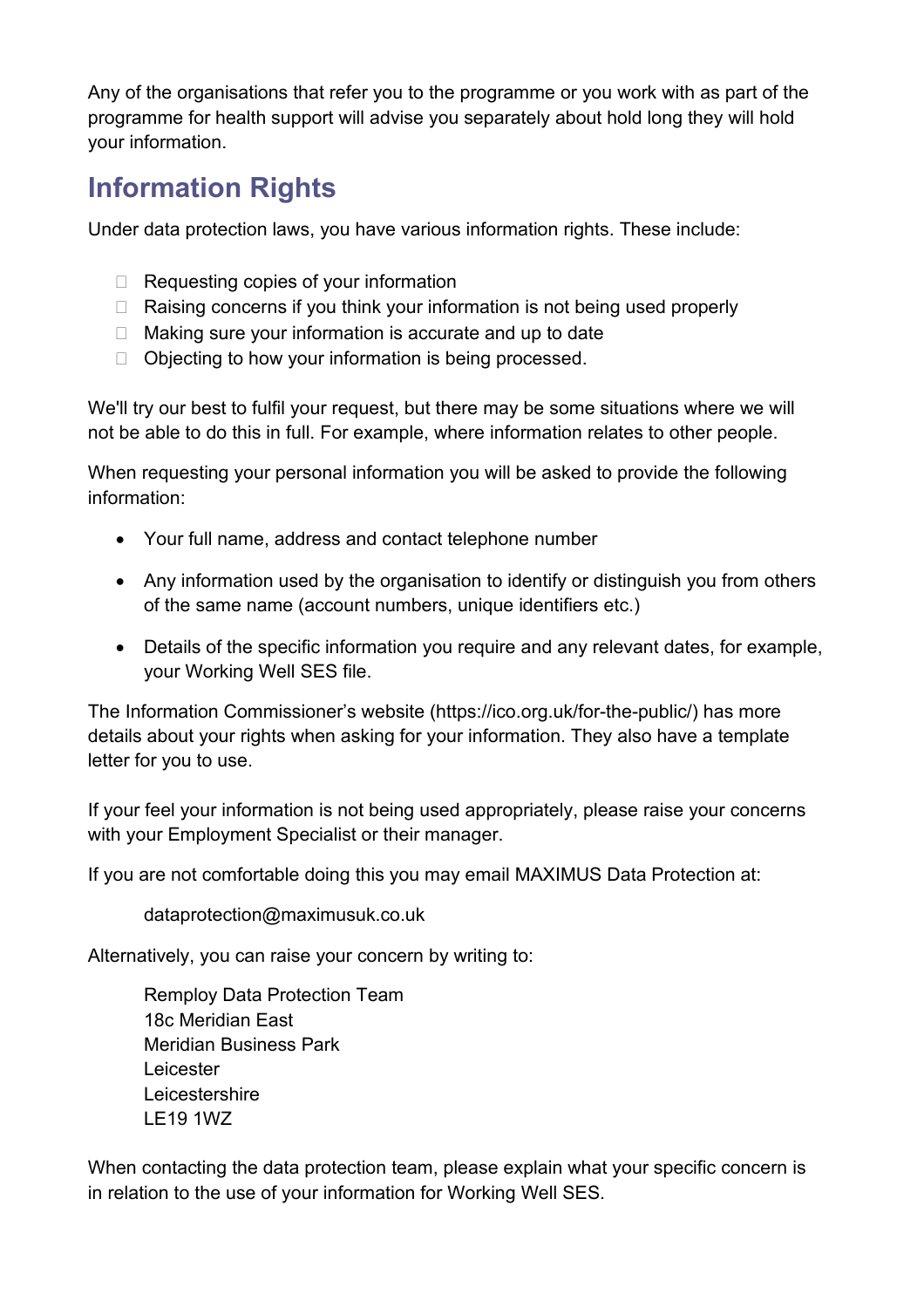# <span id="page-6-0"></span>**Using Your Information**

### <span id="page-6-1"></span>**Overview**

As someone that is taking part in Working Well SES, Remploy will have access to your information for different reasons. Each time you meet your Employment Specialist they will ask you some questions about yourself and keep records of the services and support you receive. This is to help us ensure that the services and support we are providing are helping you and are having a positive impact. All of this information is held securely in your records.

Your Employment Specialist can then use this information when working with you. They will use it in different ways to work out the most relevant and effective support for you. This will involve, where needed, sharing information with the other organisations' involved in supporting you. It could also be sharing to speed up your access to support. It is important to ensure that the right people have access to the right information at the right time so they can provide you with the right support.

#### <span id="page-6-2"></span>**Delivery of Services**

To support the delivery of this service, Remploy will use information for any of the following purposes:

- $\Box$  The provision of employment support services
- $\Box$  Supporting and managing our employees
- $\Box$  Corporate administration and all activities we are required to carry out as a **Controller**
- $\Box$  Internal financial support and corporate functions
- $\Box$  Public health purposes
- $\Box$  Investigating complaints
- □ Maintaining our own accounts and records
- $\Box$  Promoting the services we provide
- □ Supporting internal and European Social Fund (ESF) audits
- $\Box$  Prevention of fraud and crime

# <span id="page-6-3"></span>**Sharing Your Information**

### <span id="page-6-4"></span>**Why will we share your information?**

Working Well SES is meant to provide you with the support you need to help you get back to work. To do this a number of different organisations have to work together. Your Employment Specialist will help coordinate this. To do it properly they will need to know the services you are accessing at the moment, along with any support you received previously and information about how your health issues are affecting you. This provides your Employment Specialist with a good idea of your overall situation.

By sharing information, it will prevent you having to explain yourself repeatedly, making sure support is coordinated to suit you.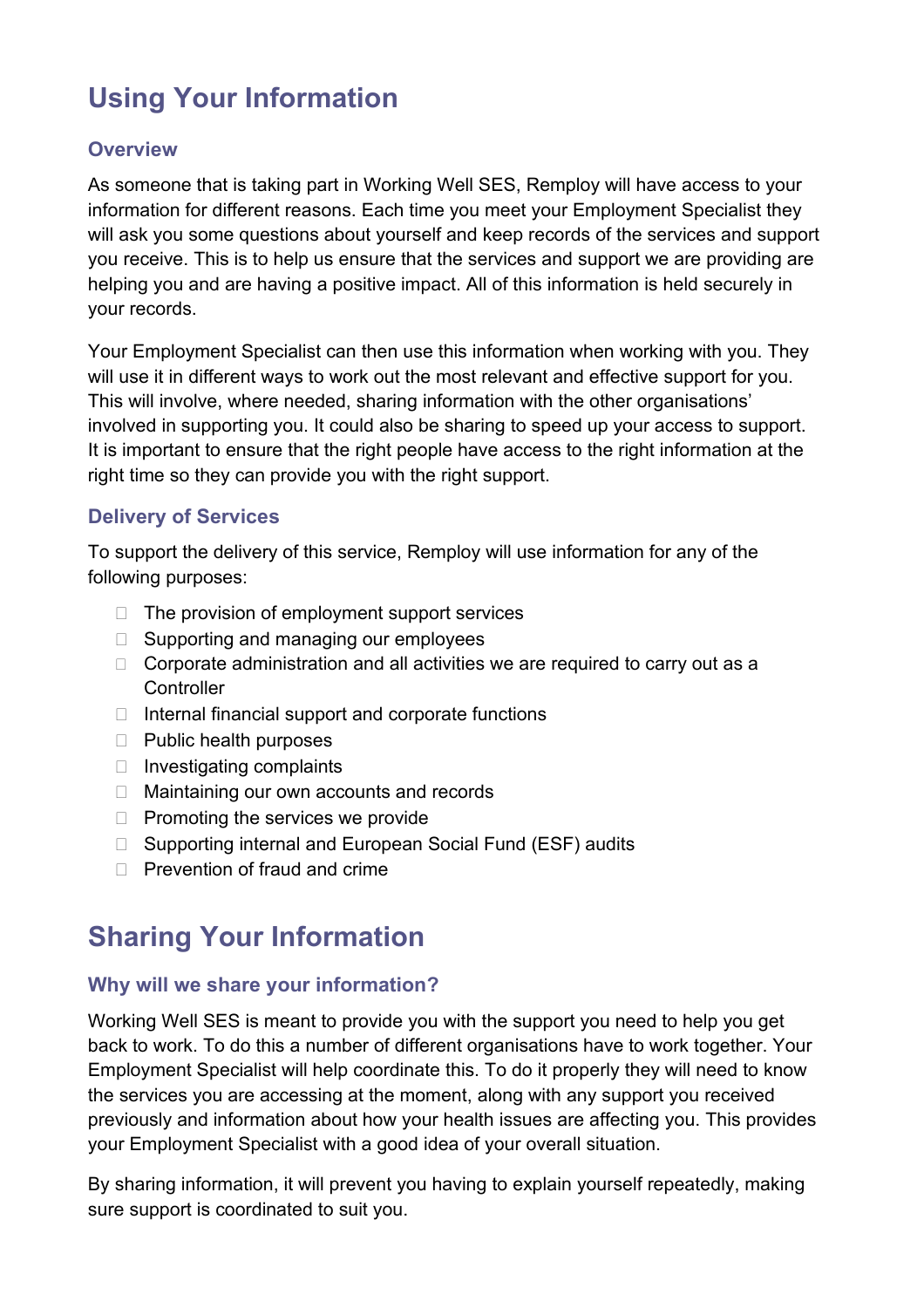# <span id="page-7-0"></span>**What sort of sharing will happen?**

When you are referred onto the programme by your NHS Trust or Local Authority, they will provide your Employment Specialist with some brief information so they can contact you and get the best support for you. This will include:

- Contact information
- Very brief details of your condition or illness
- Anything that Remploy may have to adapt to provide the most appropriate service for you

During, and at the end of, the programme, it may be appropriate to share information with your employer. Where we do, we will only do so with your consent.

Once the support you have accessed comes to an end, your Employment Specialist will share information with the organisation who referred you, to let them know:

- If you got a job and what that job is
- If you will need some further support now you are not on the programme
- If you have completed the programme or have left early
- If you have been referred to any other services and if they have made any relevant recommendations

An important part of any programme like Working Well SES is making sure that it is actually doing what it needs to do. This includes evaluating how the services provided helps the people taking part. Being able to do this research is useful because it allows improvements to the programme and similar programmes across Greater Manchester.

Remploy will supply information to GMCA to carry out the research and evaluation of the programme; including information about your health in order to get a better understanding of the impact of the programme; supporting the programme audit; and enabling financial payments to be made. You will not be identifiable from this information. GMCA has produced a list of the information they will use for this – it is available on our website page as the Performance and Evaluation Framework (PEF).

The research will produce anonymised statistical data from your information. This means where this evaluation information is shared with others (including as part of publicly accessible reports), you will not be identifiable. Neither we nor others will use this evaluation data to make any decisions about you; it will only be used for improving the quality, effectiveness and delivery of help across Greater Manchester.

For Individual Placement and Support (IPS), Remploy will share data with NHS Digital, using the Mental Health Services Dataset (MHSDS). This includes information about employment status, weekly hours worked, and delivery of the IPS intervention. The MHSDS is a patient level, output based, secondary uses data set which delivers robust, comprehensive, nationally consistent and comparable person-based information for children, young people and adults who are in contact with Mental Health Services.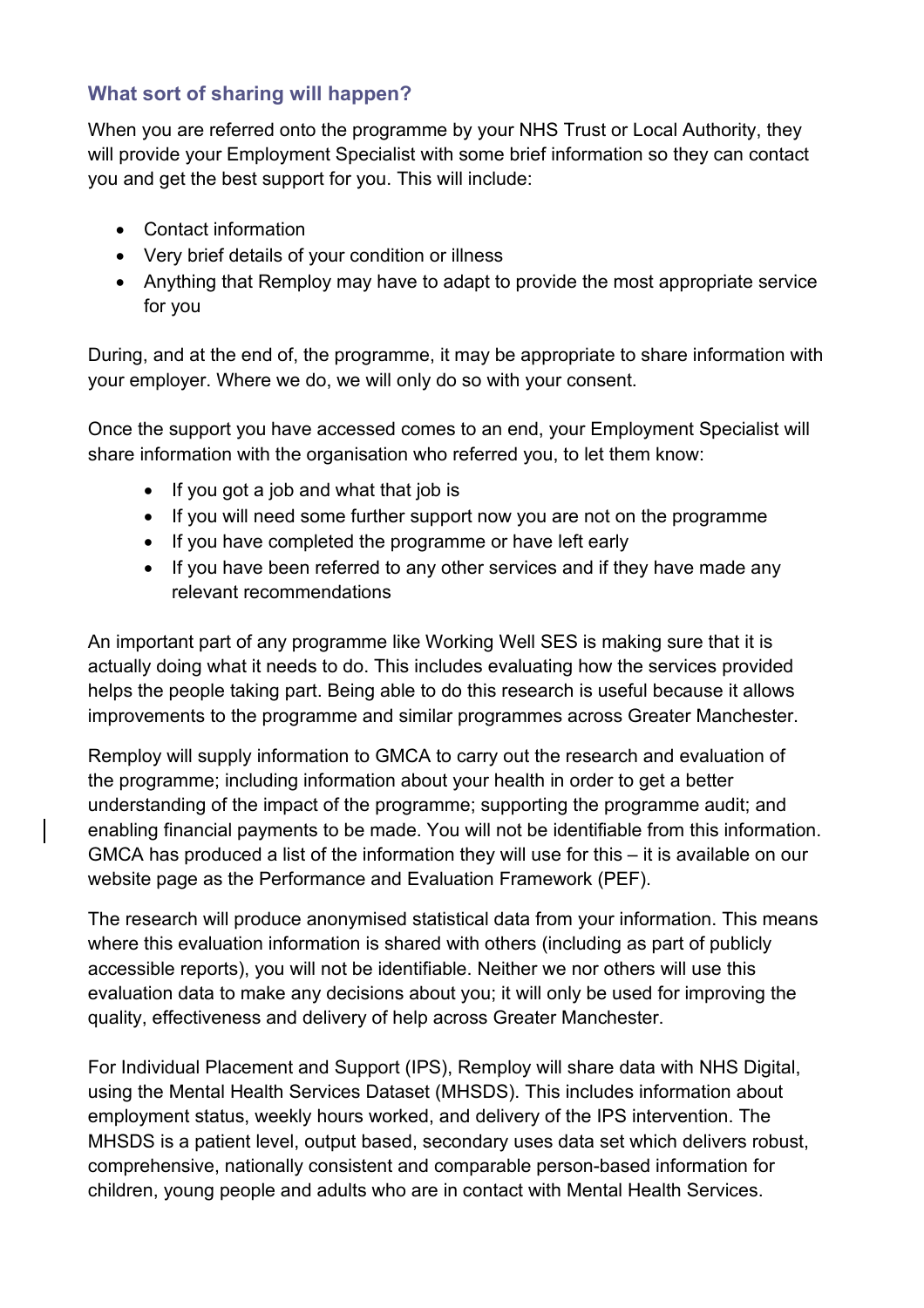# <span id="page-8-0"></span>**Detecting and preventing fraud or crime**

By law GMCA has to protect the public funds they are responsible for. This means they will also use any of the information provided to them to prevent and detect fraud. This may involve sharing this information with organisations responsible for auditing or administering public funds including the Audit Commission, the Department for Work and Pensions, local authorities, HM Revenue and Customs, and the Police.

GMCA will also take part in national data matching exercises undertaken by the Audit Commission where this is allowed under Data Protection laws.

When necessary and appropriate, information held will be shared with organisations such as the Police to prevent or detect crime, apprehend or prosecute offenders or prevent the risk of harm to an individual.

# <span id="page-8-1"></span>**European Social Fund**

#### <span id="page-8-2"></span>**Overview**

To provide Working Well SES, GMCA has obtained money from different places. One of those places is from the European Social Fund (ESF). One of the conditions of this backing is that GMCA must provide some information about the people that go on the programme, to show that they are the right people for the programme and that actually received support.

When you first speak with your Employment Specialist you will be told if the programme has ESF support and you may be given a leaflet explaining what this means if this applies to you. You will be asked to provide some information to help fill out an ESF form and be asked to sign that you have been given the leaflet and that you understand that this information will be stored and used for ESF purposes.

Both GMCA and Remploy must be checked and reviewed as part of the ESF audit process. The checks that will happen use random test groups. This means that your information might be used to help with these checks.

These checks make sure the money ESF has given GMCA is being spent on what it is meant to be. GMCA and Remploy have to show that you have received the support required as part of the programme.

These checks will include

- $\Box$  Eligibility of participants
- □ Compliance with Community and National rules
- □ Compliance with document retention requirements/standards
- $\Box$  Confirmation that expenditure declared corresponds to accounting records and supporting documentation held
- $\Box$  Whether your provision meets the selection criteria and objectives of the programme.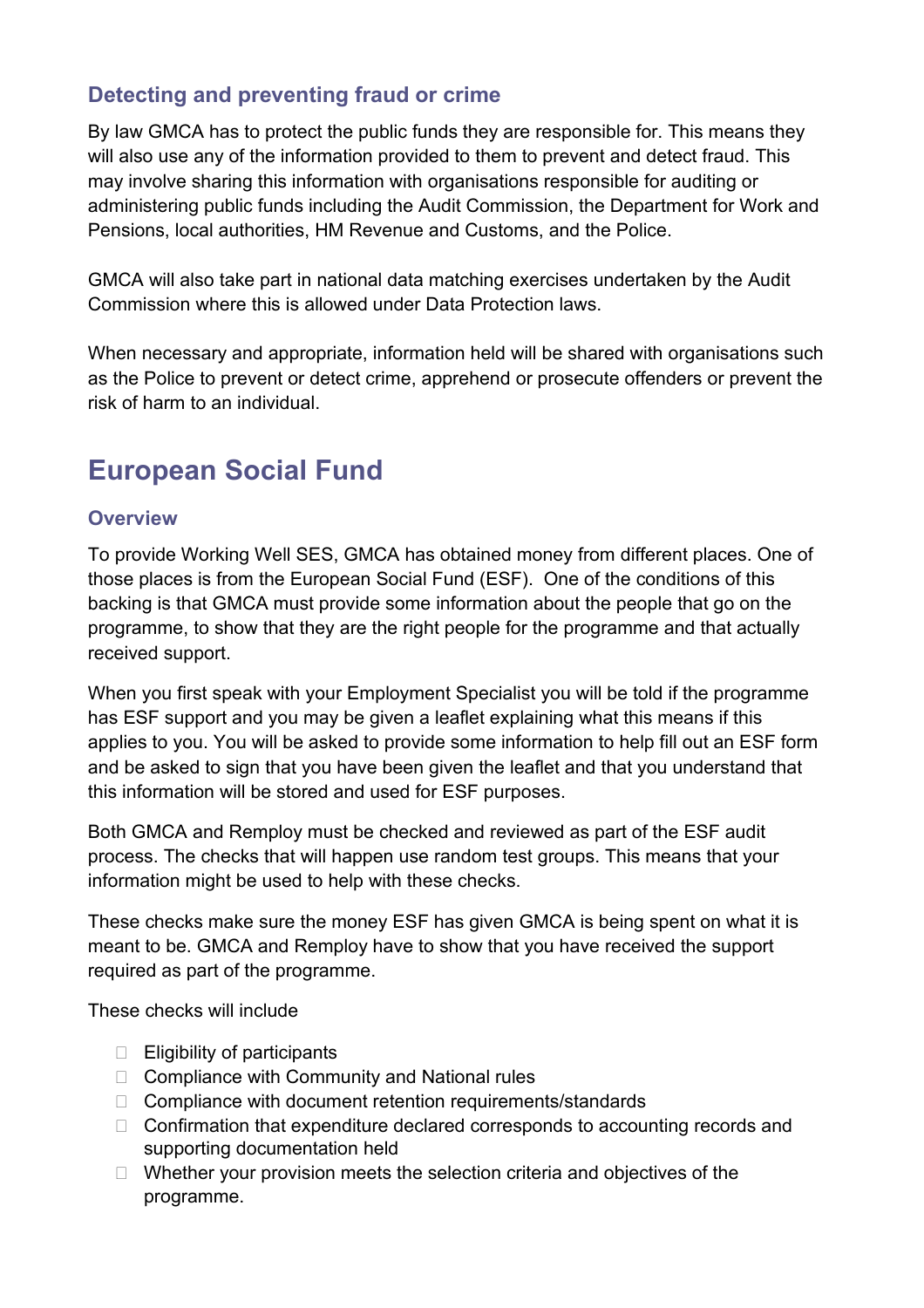The checks will be carried out by the ESF Managing Authority, the ESF Certifying Authority and the ESF Audit Authority.

More details are available on the processes that are required for the European Social Funding here: https://www.gov.uk/government/publications/european-structural-andinvestment-funds-programme-guidance.

# <span id="page-9-0"></span>**Using Your Information**

## <span id="page-9-1"></span>**Legal grounds for use**

The Data Protection laws require us to have a valid lawful basis to use your personal data and to tell you what that basis is as stated in the legislation.

All the organisations involved will use the information you provide in different ways.

Please see the following table showing the lawful bases as set out in the General Data Protection Regulation (GDPR), under which organisations are using your personal data for Working Well SES.

# **Referral process from NHS Trust or Local Authority for access to the Programme**

| <b>Referring</b><br>Organisation | <b>Category of data</b>                           | <b>GDPR lawful basis -</b><br><b>Personal Data</b>                       | <b>GDPR lawful basis -</b><br><b>Special Category Data</b>                      |
|----------------------------------|---------------------------------------------------|--------------------------------------------------------------------------|---------------------------------------------------------------------------------|
| <b>NHS Trust</b>                 | Contact details<br>Primary reason<br>for referral | Article $6(1)(a)$ –<br>Consent                                           | Article 9(2)(a) - Explicit Consent                                              |
| <b>GM Local</b><br>Authority     | Contact details<br>Primary reason<br>for referral | Article $6(1)(e)$ – Task<br>carried out in the<br><b>Public Interest</b> | Article $9(2)(g)$ – Necessary for<br>reasons of Substantial Public<br>Interest. |

| <b>Referring</b> | <b>Category of data</b>                           | <b>GDPR lawful basis -</b>                                               | <b>GDPR lawful basis -</b>                                                                                                                                                                                                                 |
|------------------|---------------------------------------------------|--------------------------------------------------------------------------|--------------------------------------------------------------------------------------------------------------------------------------------------------------------------------------------------------------------------------------------|
| Organisation     |                                                   | <b>Personal Data</b>                                                     | <b>Special Category Data</b>                                                                                                                                                                                                               |
| Remploy          | Contact details<br>Primary reason<br>for referral | Article $6(1)(e)$ – Task<br>carried out in the<br><b>Public Interest</b> | Article $9(2)(b)$ processing is<br>necessary for carrying out the<br>obligations and exercising<br>specific rights of the controller or<br>of the data subject in the field of<br>employment and social security<br>and social protection. |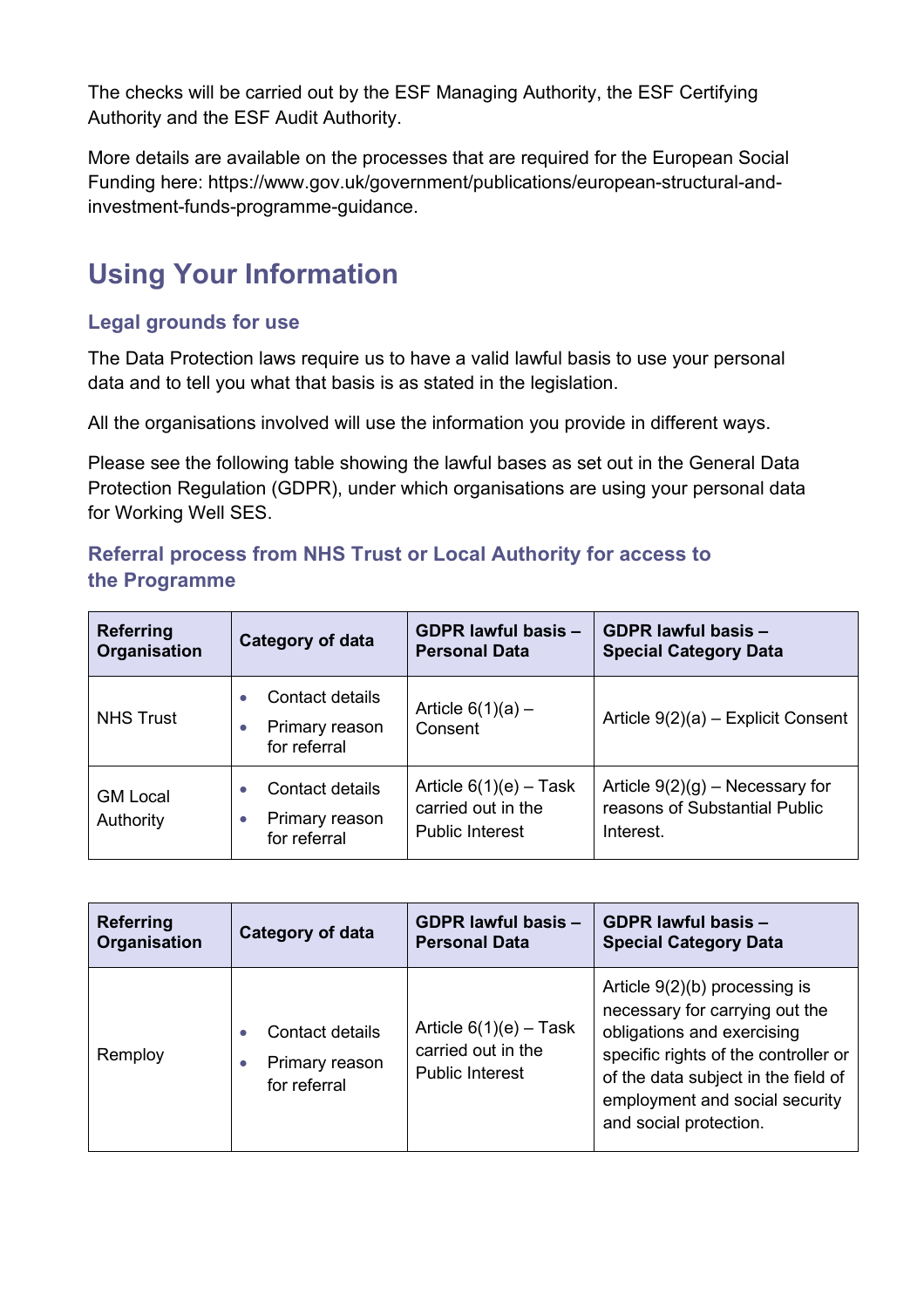# <span id="page-10-0"></span>**Programme participation**

| <b>Partner</b> | <b>Category of data</b>                                                                                                          | <b>GDPR lawful basis -</b><br><b>Personal Data</b>                       | <b>GDPR lawful basis -</b><br><b>Special Category Data</b>                                                                                                                                                                                       |
|----------------|----------------------------------------------------------------------------------------------------------------------------------|--------------------------------------------------------------------------|--------------------------------------------------------------------------------------------------------------------------------------------------------------------------------------------------------------------------------------------------|
| Remploy        | Contact details<br>Skills and<br>training needs<br><b>Health and Care</b><br>needs<br><b>Personal issues</b><br>Barriers to work | Article $6(1)(e)$ – Task<br>carried out in the<br><b>Public Interest</b> | Article $9(2)(b)$ - processing is<br>necessary for carrying out the<br>obligations and exercising<br>specific rights of the controller or<br>of the data subject in the field of<br>employment and social security<br>and social protection law. |

# <span id="page-10-1"></span>**Programme participation – Sharing of data from Remploy to others**

| <b>Receiving</b><br>Organisation                                           | Category of data                                                                                 | <b>GDPR lawful basis -</b><br><b>Personal Data</b> | <b>GDPR lawful basis -</b><br><b>Special Category Data</b> |
|----------------------------------------------------------------------------|--------------------------------------------------------------------------------------------------|----------------------------------------------------|------------------------------------------------------------|
| NHS Trusts /<br>Local<br>Authorities that<br>have referred<br>participants | Contact details<br>$\bullet$<br>Non-clinical data<br>$\bullet$<br>$-$ progress / exit<br>updates | Article $6(1)(a)$ -<br>Consent                     | Article $9(2)(a)$ – Explicit Consent                       |
| Participant<br>employer                                                    | Contact details<br>$\bullet$<br>Non-clinical data<br>$\bullet$<br>$-$ progress / exit<br>updates | Article $6(1)(a)$ -<br>Consent                     | Article $9(2)(a)$ – Explicit Consent.                      |

# <span id="page-10-2"></span>**Evaluation, Research, Finance and Auditing - Sharing of data from Remploy to others**

| <b>Receiving</b> | Category of data                                                                                                        | <b>GDPR lawful basis -</b>                                        | <b>GDPR lawful basis -</b>                                                      |
|------------------|-------------------------------------------------------------------------------------------------------------------------|-------------------------------------------------------------------|---------------------------------------------------------------------------------|
| Organisation     |                                                                                                                         | <b>Personal Data</b>                                              | <b>Special Category Data</b>                                                    |
| <b>GMCA</b>      | Contact details<br><b>Health and Care</b><br>$\bullet$<br>diagnoses<br>Personal issues<br>$\bullet$<br>Barriers to work | Article $6(1)(e)$ – Task<br>carried out in the Public<br>Interest | Article $9(2)(g)$ – Necessary for<br>reasons of Substantial Public<br>Interest. |

# <span id="page-10-3"></span>**Mental Health Services Dataset – IPS only**

| Receiving<br>Category of data<br><b>Organisation</b> | <b>GDPR lawful basis -</b><br><b>Personal Data</b> | <b>GDPR lawful basis -</b><br><b>Special Category Data</b> |
|------------------------------------------------------|----------------------------------------------------|------------------------------------------------------------|
|------------------------------------------------------|----------------------------------------------------|------------------------------------------------------------|